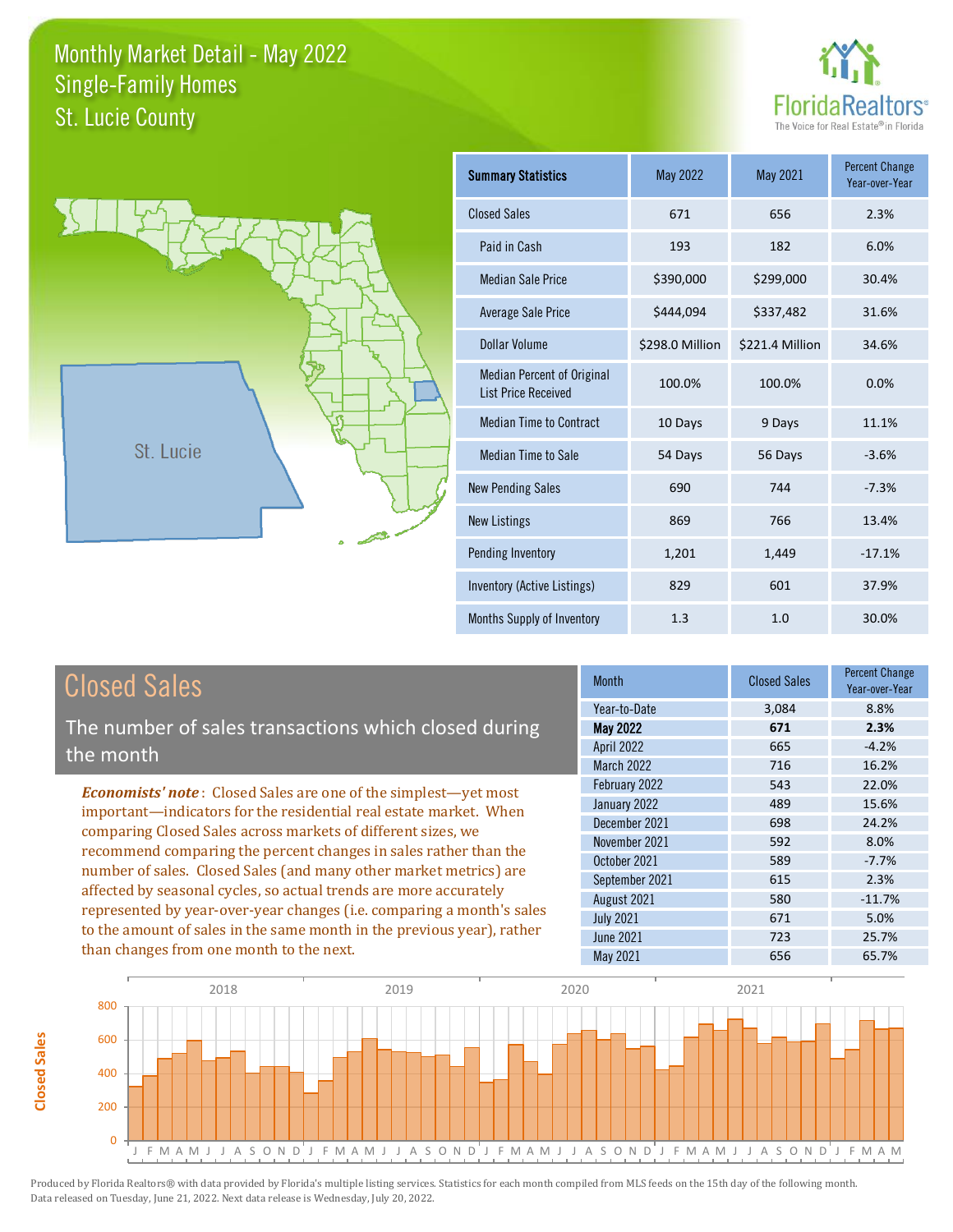this statistic should be interpreted with care.



161 43.8%

| Cash Sales                                                                     | <b>Month</b>      | <b>Cash Sales</b> | <b>Percent Change</b><br>Year-over-Year |
|--------------------------------------------------------------------------------|-------------------|-------------------|-----------------------------------------|
|                                                                                | Year-to-Date      | 843               | 9.3%                                    |
| The number of Closed Sales during the month in which                           | <b>May 2022</b>   | 193               | 6.0%                                    |
| buyers exclusively paid in cash                                                | <b>April 2022</b> | 179               | $-10.5%$                                |
|                                                                                | <b>March 2022</b> | 198               | 23.0%                                   |
|                                                                                | February 2022     | 148               | 28.7%                                   |
|                                                                                | January 2022      | 125               | 10.6%                                   |
| <b>Economists' note:</b> Cash Sales can be a useful indicator of the extent to | December 2021     | 175               | 43.4%                                   |
| which investors are participating in the market. Why? Investors are            | November 2021     | 152               | 32.2%                                   |
| far more likely to have the funds to purchase a home available up front,       | October 2021      | 144               | 19.0%                                   |
| whereas the typical homebuyer requires a mortgage or some other                | September 2021    | 168               | 42.4%                                   |
| form of financing. There are, of course, many possible exceptions, so          | August 2021       | 156               | 16.4%                                   |



### Cash Sales as a Percentage of Closed Sales

The percentage of Closed Sales during the month which were Cash Sales

*Economists' note* : This statistic is simply another way of viewing Cash Sales. The remaining percentages of Closed Sales (i.e. those not paid fully in cash) each month involved some sort of financing, such as mortgages, owner/seller financing, assumed loans, etc.

| <b>Month</b>      | <b>Percent of Closed</b><br>Sales Paid in Cash | <b>Percent Change</b><br>Year-over-Year |
|-------------------|------------------------------------------------|-----------------------------------------|
| Year-to-Date      | 27.3%                                          | 0.4%                                    |
| May 2022          | 28.8%                                          | 4.0%                                    |
| April 2022        | 26.9%                                          | $-6.6%$                                 |
| <b>March 2022</b> | 27.7%                                          | 6.1%                                    |
| February 2022     | 27.3%                                          | 5.8%                                    |
| January 2022      | 25.6%                                          | $-4.1%$                                 |
| December 2021     | 25.1%                                          | 15.7%                                   |
| November 2021     | 25.7%                                          | 22.4%                                   |
| October 2021      | 24.4%                                          | 28.4%                                   |
| September 2021    | 27.3%                                          | 39.3%                                   |
| August 2021       | 26.9%                                          | 31.9%                                   |
| <b>July 2021</b>  | 24.0%                                          | 37.1%                                   |
| June 2021         | 25.9%                                          | 44.7%                                   |
| May 2021          | 27.7%                                          | 56.5%                                   |

May 2021 182 160.0%

June 2021 187 81.6%

July 2021

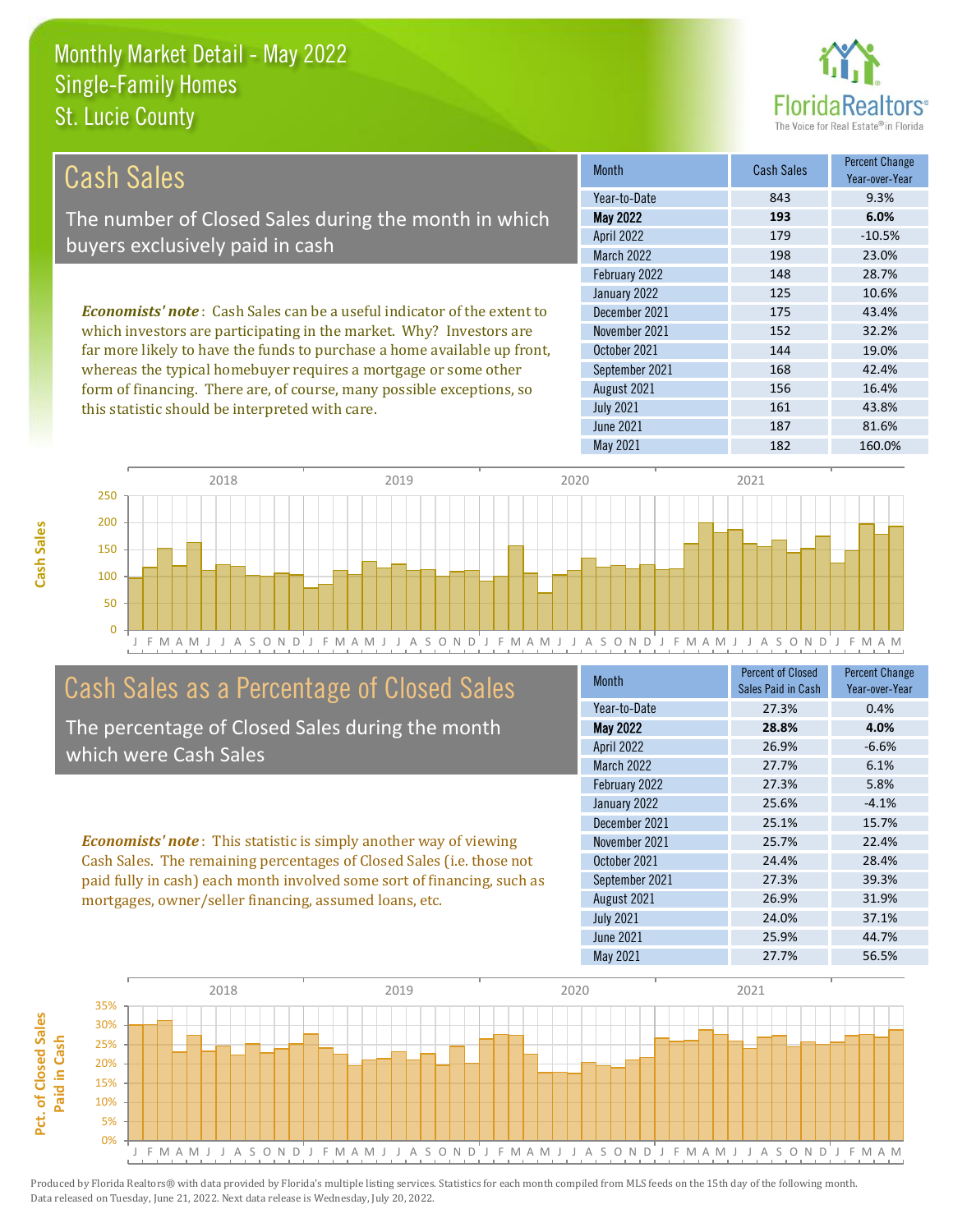

#### Month Median Sale Price Percent Change Year-over-Year May 2022 **\$390,000 30.4%** Year-to-Date \$369,950 30.8% October 2021 **\$335,000** 28.8% April 2022 \$380,000 28.8% March 2022 \$370,000 31.6% December 2021 \$334,950 24.3% November 2021 **\$335,000** 29.1% February 2022 \$350,000 27.3% January 2022 **\$351,000** \$30.0% September 2021 \$330,000 27.6% August 2021 **\$317,900** 25.7% July 2021 **\$315,000** \$315,000 26.0% June 2021 **\$305,000** 24.5% May 2021 **\$299,000** \$299,000 26.4% *Economists' note* : Median Sale Price is our preferred summary statistic for price activity because, unlike Average Sale Price, Median Sale Price is not sensitive to high sale prices for small numbers of homes that may not be characteristic of the market area. Keep in mind that median price trends over time are not always solely caused by changes in the general value of local real estate. Median sale price only reflects the values of the homes that *sold* each month, and the mix of the types of homes that sell can change over time. Median Sale Price The median sale price reported for the month (i.e. 50% of sales were above and 50% of sales were below)



#### Average Sale Price

The average sale price reported for the month (i.e. total sales in dollars divided by the number of sales)

*Economists' note* : Usually, we prefer Median Sale Price over Average Sale Price as a summary statistic for home prices. However, Average Sale Price does have its uses—particularly when it is analyzed alongside the Median Sale Price. For one, the relative difference between the two statistics can provide some insight into the market for higher-end homes in an area.

| <b>Month</b>      | <b>Average Sale Price</b> | <b>Percent Change</b><br>Year-over-Year |
|-------------------|---------------------------|-----------------------------------------|
| Year-to-Date      | \$404,520                 | 27.5%                                   |
| <b>May 2022</b>   | \$444,094                 | 31.6%                                   |
| April 2022        | \$407,233                 | 24.5%                                   |
| <b>March 2022</b> | \$397,249                 | 29.7%                                   |
| February 2022     | \$385,479                 | 24.0%                                   |
| January 2022      | \$378,315                 | 29.7%                                   |
| December 2021     | \$385,013                 | 31.0%                                   |
| November 2021     | \$367,863                 | 34.2%                                   |
| October 2021      | \$362,233                 | 25.4%                                   |
| September 2021    | \$357,579                 | 28.2%                                   |
| August 2021       | \$332,567                 | 21.5%                                   |
| <b>July 2021</b>  | \$336,405                 | 23.1%                                   |
| June 2021         | \$329,530                 | 28.9%                                   |
| May 2021          | \$337,482                 | 37.0%                                   |



**Average Sale Price**

**Average Sale Price**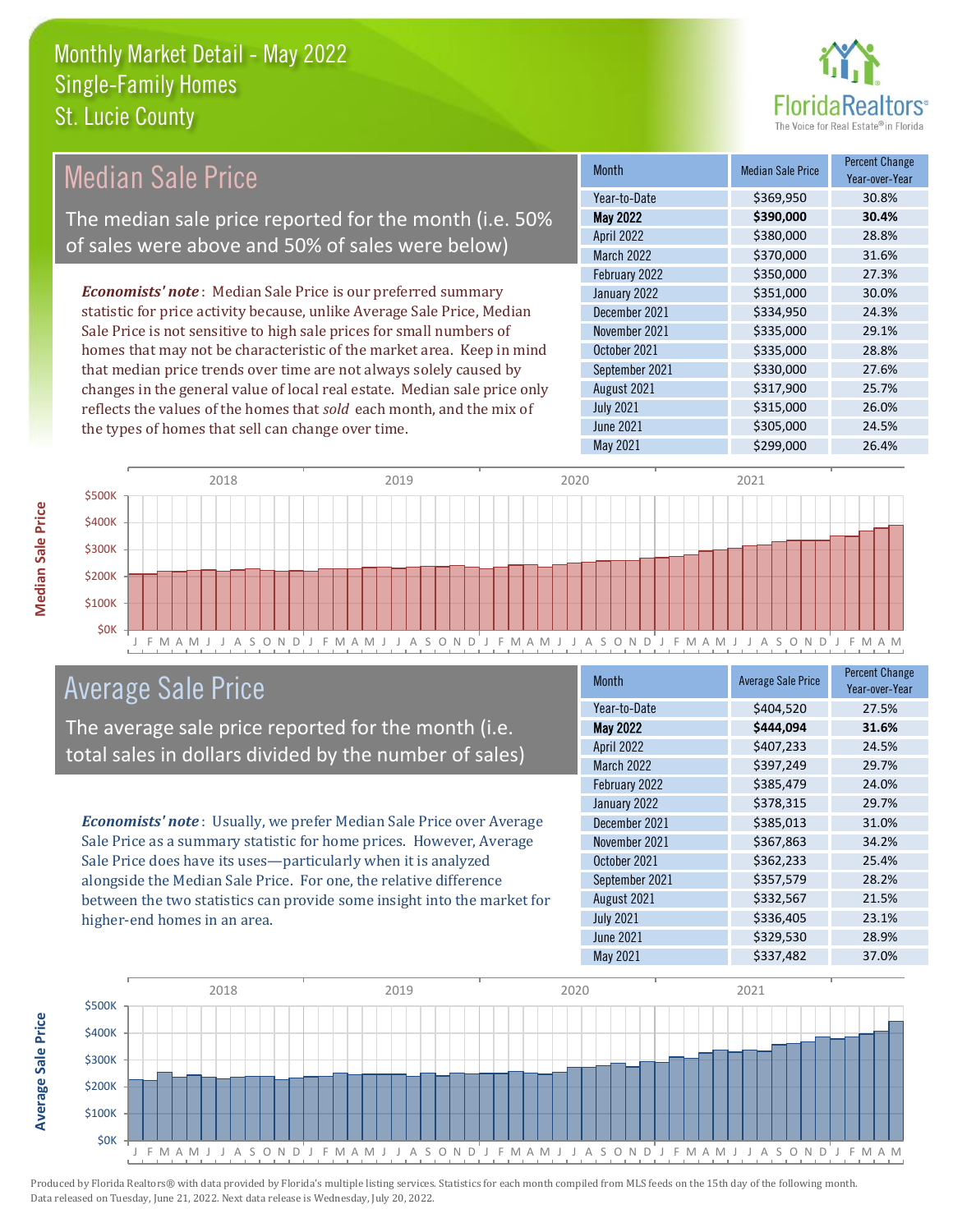

#### **Ollar Volume**

The sum of the sale prices for all sales which closed during the month

*Economists' note* : Dollar Volume is simply the sum of all sale prices in a given time period, and can quickly be calculated by multiplying Closed Sales by Average Sale Price. It is a strong indicator of the health of the real estate industry in a market, and is of particular interest to real estate professionals, investors, analysts, and government agencies. Potential home sellers and home buyers, on the other hand, will likely be better served by paying attention to trends in the two components of Dollar Volume (i.e. sales and prices) individually.

| <b>Month</b>      | Dollar Volume   | <b>Percent Change</b><br>Year-over-Year |
|-------------------|-----------------|-----------------------------------------|
| Year-to-Date      | \$1.2 Billion   | 38.8%                                   |
| <b>May 2022</b>   | \$298.0 Million | 34.6%                                   |
| <b>April 2022</b> | \$270.8 Million | 19.3%                                   |
| <b>March 2022</b> | \$284.4 Million | 50.8%                                   |
| February 2022     | \$209.3 Million | 51.3%                                   |
| January 2022      | \$185.0 Million | 49.9%                                   |
| December 2021     | \$268.7 Million | 62.8%                                   |
| November 2021     | \$217.8 Million | 44.9%                                   |
| October 2021      | \$213.4 Million | 15.8%                                   |
| September 2021    | \$219.9 Million | 31.2%                                   |
| August 2021       | \$192.9 Million | 7.2%                                    |
| <b>July 2021</b>  | \$225.7 Million | 29.3%                                   |
| <b>June 2021</b>  | \$238.3 Million | 62.1%                                   |
| May 2021          | \$221.4 Million | 127.0%                                  |



#### Median Percent of Original List Price Received

The median of the sale price (as a percentage of the original list price) across all properties selling during the month

*Economists' note* : The Median Percent of Original List Price Received is useful as an indicator of market recovery, since it typically rises as buyers realize that the market may be moving away from them and they need to match the selling price (or better it) in order to get a contract on the house. This is usually the last measure to indicate a market has shifted from down to up, so it is what we would call a *lagging* indicator.

| Med. Pct. of Orig.<br><b>List Price Received</b> | <b>Percent Change</b><br>Year-over-Year |
|--------------------------------------------------|-----------------------------------------|
| 100.0%                                           | 0.0%                                    |
| 100.0%                                           | 0.0%                                    |
| 100.0%                                           | 0.0%                                    |
| 100.0%                                           | 0.0%                                    |
| 100.0%                                           | 1.2%                                    |
| 100.0%                                           | 1.0%                                    |
| 100.0%                                           | 1.4%                                    |
| 100.0%                                           | 0.4%                                    |
| 100.0%                                           | 1.1%                                    |
| 100.0%                                           | 1.6%                                    |
| 100.0%                                           | 1.8%                                    |
| 100.0%                                           | 2.2%                                    |
| 100.0%                                           | 3.0%                                    |
| 100.0%                                           | 2.7%                                    |
|                                                  |                                         |

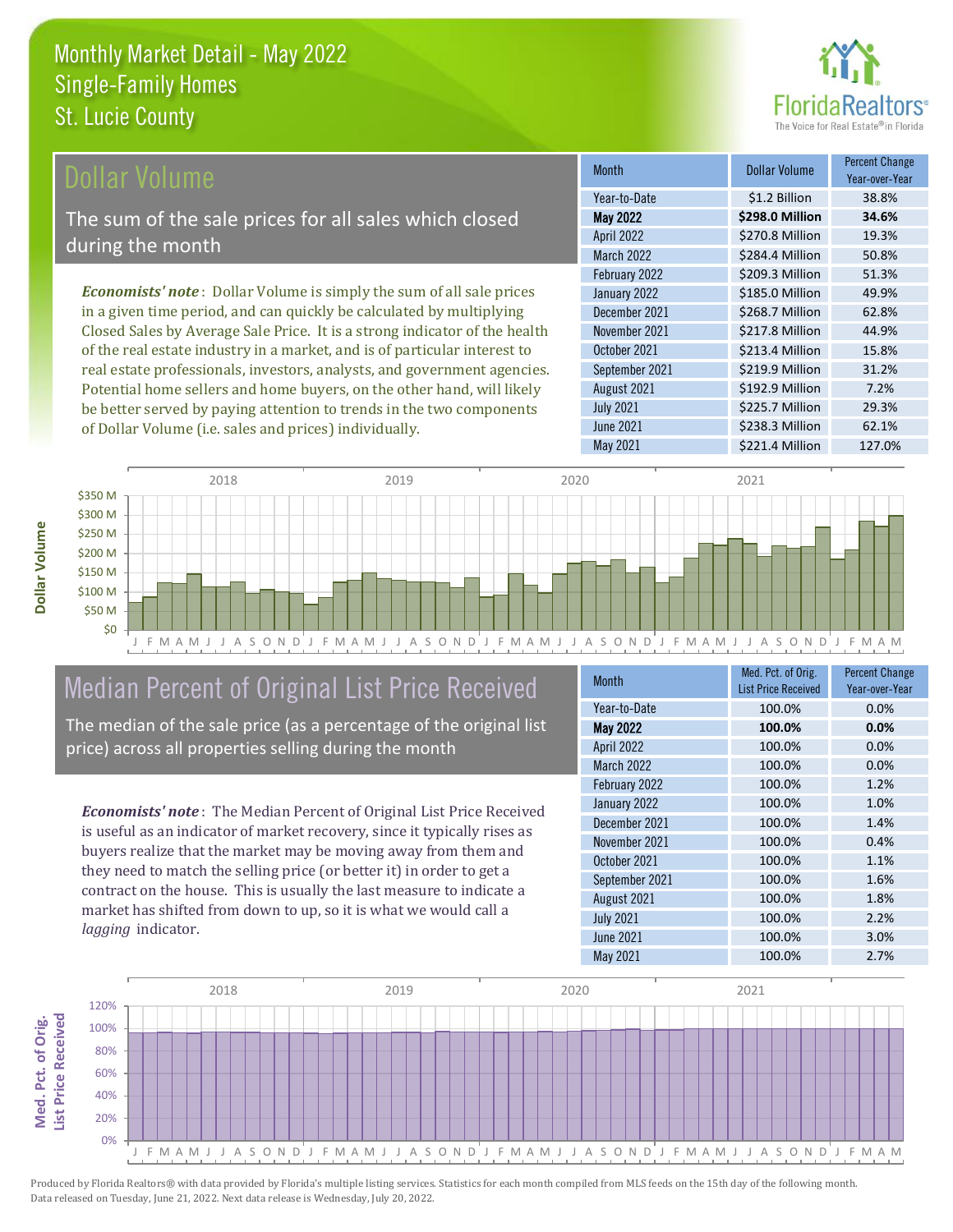

#### Median Time to Contract

The median number of days between the listing date and contract date for all Closed Sales during the month

*Economists' note* : Like Time to Sale, Time to Contract is a measure of the length of the home selling process calculated for sales which closed during the month. The difference is that Time to Contract measures the number of days between the initial listing of a property and the signing of the contract which eventually led to the closing of the sale. When the gap between Median Time to Contract and Median Time to Sale grows, it is usually a sign of longer closing times and/or declining numbers of cash sales.

| <b>Month</b>      | <b>Median Time to</b><br>Contract | <b>Percent Change</b><br>Year-over-Year |
|-------------------|-----------------------------------|-----------------------------------------|
| Year-to-Date      | 10 Days                           | $-16.7%$                                |
| <b>May 2022</b>   | 10 Days                           | 11.1%                                   |
| <b>April 2022</b> | 8 Days                            | $-11.1%$                                |
| <b>March 2022</b> | 9 Days                            | $-18.2%$                                |
| February 2022     | 11 Days                           | $-31.3%$                                |
| January 2022      | 13 Days                           | $-13.3%$                                |
| December 2021     | 10 Days                           | $-37.5%$                                |
| November 2021     | 9 Days                            | $-40.0%$                                |
| October 2021      | 10 Days                           | $-37.5%$                                |
| September 2021    | 9 Days                            | $-50.0%$                                |
| August 2021       | 9 Days                            | $-65.4%$                                |
| <b>July 2021</b>  | 8 Days                            | $-77.8%$                                |
| <b>June 2021</b>  | 8 Days                            | $-83.0%$                                |
| May 2021          | 9 Days                            | $-76.3%$                                |



#### Median Time to Sale

**Median Time to** 

**Median Time to** 

The median number of days between the listing date and closing date for all Closed Sales during the month

*Economists' note* : Time to Sale is a measure of the length of the home selling process, calculated as the number of days between the initial listing of a property and the closing of the sale. *Median* Time to Sale is the amount of time the "middle" property selling this month was on the market. That is, 50% of homes selling this month took *less* time to sell, and 50% of homes took *more* time to sell. Median Time to Sale gives a more accurate picture than Average Time to Sale, which can be skewed upward by small numbers of properties taking an abnormally long time to sell.

| <b>Month</b>      | <b>Median Time to Sale</b> | <b>Percent Change</b><br>Year-over-Year |
|-------------------|----------------------------|-----------------------------------------|
| Year-to-Date      | 56 Days                    | $-6.7%$                                 |
| May 2022          | 54 Days                    | $-3.6%$                                 |
| April 2022        | 51 Days                    | $-8.9%$                                 |
| <b>March 2022</b> | 52 Days                    | $-7.1%$                                 |
| February 2022     | 65 Days                    | $-1.5%$                                 |
| January 2022      | 64 Days                    | 4.9%                                    |
| December 2021     | 56 Days                    | $-16.4%$                                |
| November 2021     | 53 Days                    | $-17.2%$                                |
| October 2021      | 55 Days                    | $-17.9%$                                |
| September 2021    | 51 Days                    | $-23.9%$                                |
| August 2021       | 53 Days                    | $-29.3%$                                |
| <b>July 2021</b>  | 52 Days                    | $-42.9%$                                |
| <b>June 2021</b>  | 54 Days                    | $-46.5%$                                |
| May 2021          | 56 Days                    | $-37.1%$                                |

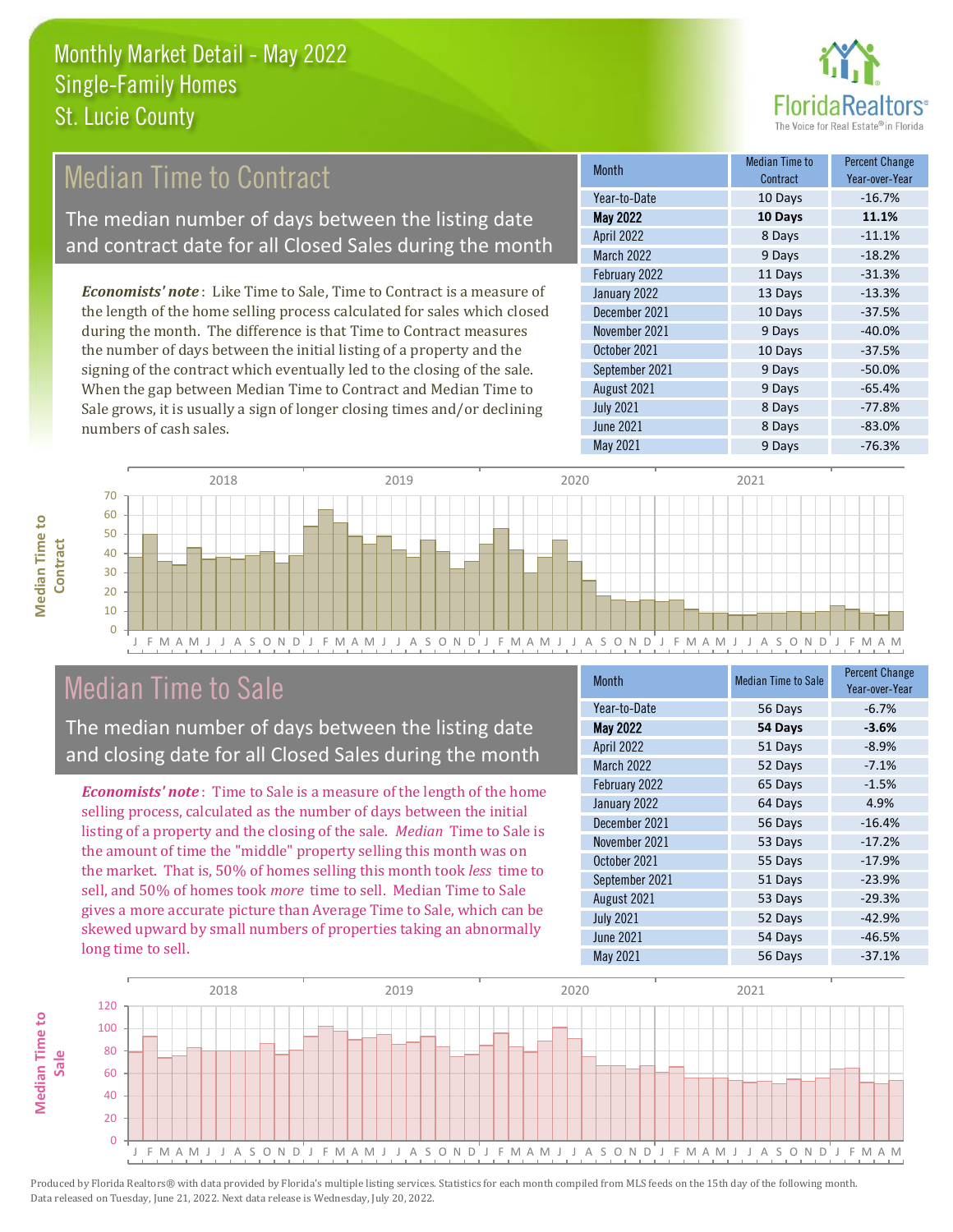distressed properties for sale.



| <b>New Pending Sales</b>                                                       | <b>Month</b>      | <b>New Pending Sales</b> | <b>Percent Change</b><br>Year-over-Year |
|--------------------------------------------------------------------------------|-------------------|--------------------------|-----------------------------------------|
|                                                                                | Year-to-Date      | 3,467                    | $-5.3%$                                 |
| The number of listed properties that went under                                | <b>May 2022</b>   | 690                      | $-7.3%$                                 |
| contract during the month                                                      | <b>April 2022</b> | 671                      | $-11.9%$                                |
|                                                                                | <b>March 2022</b> | 777                      | $-4.0%$                                 |
|                                                                                | February 2022     | 665                      | $-5.9%$                                 |
| <b>Economists' note</b> : Because of the typical length of time it takes for a | January 2022      | 664                      | 3.8%                                    |
| sale to close, economists consider Pending Sales to be a decent                | December 2021     | 575                      | $-0.5%$                                 |
| indicator of potential future Closed Sales. It is important to bear in         | November 2021     | 669                      | 12.1%                                   |
| mind, however, that not all Pending Sales will be closed successfully.         | October 2021      | 721                      | 7.5%                                    |
| So, the effectiveness of Pending Sales as a future indicator of Closed         | September 2021    | 737                      | 3.9%                                    |
| Sales is susceptible to changes in market conditions such as the               | August 2021       | 696                      | 7.9%                                    |



## New Listings

The number of properties put onto the market during the month

availability of financing for homebuyers and the inventory of

*Economists' note* : New Listings tend to rise in delayed response to increasing prices, so they are often seen as a lagging indicator of market health. As prices rise, potential sellers raise their estimations of value—and in the most recent cycle, rising prices have freed up many potential sellers who were previously underwater on their mortgages. Note that in our calculations, we take care to not include properties that were recently taken off the market and quickly relisted, since these are not really *new* listings.

| <b>Month</b>      | <b>New Listings</b> | <b>Percent Change</b><br>Year-over-Year |
|-------------------|---------------------|-----------------------------------------|
| Year-to-Date      | 3,802               | 2.8%                                    |
| <b>May 2022</b>   | 869                 | 13.4%                                   |
| <b>April 2022</b> | 756                 | $-0.9%$                                 |
| March 2022        | 815                 | $-0.1%$                                 |
| February 2022     | 700                 | 5.7%                                    |
| January 2022      | 662                 | $-4.3%$                                 |
| December 2021     | 515                 | $-6.9%$                                 |
| November 2021     | 652                 | 6.2%                                    |
| October 2021      | 787                 | 18.5%                                   |
| September 2021    | 748                 | $-1.1%$                                 |
| August 2021       | 781                 | 15.7%                                   |
| <b>July 2021</b>  | 700                 | 12.5%                                   |
| <b>June 2021</b>  | 750                 | 20.0%                                   |
| May 2021          | 766                 | 18.9%                                   |

July 2021 619 619 -19.9% June 2021 752 752 - 5.4% May 2021 744 5.2%



Produced by Florida Realtors® with data provided by Florida's multiple listing services. Statistics for each month compiled from MLS feeds on the 15th day of the following month. Data released on Tuesday, June 21, 2022. Next data release is Wednesday, July 20, 2022.

**New Listings**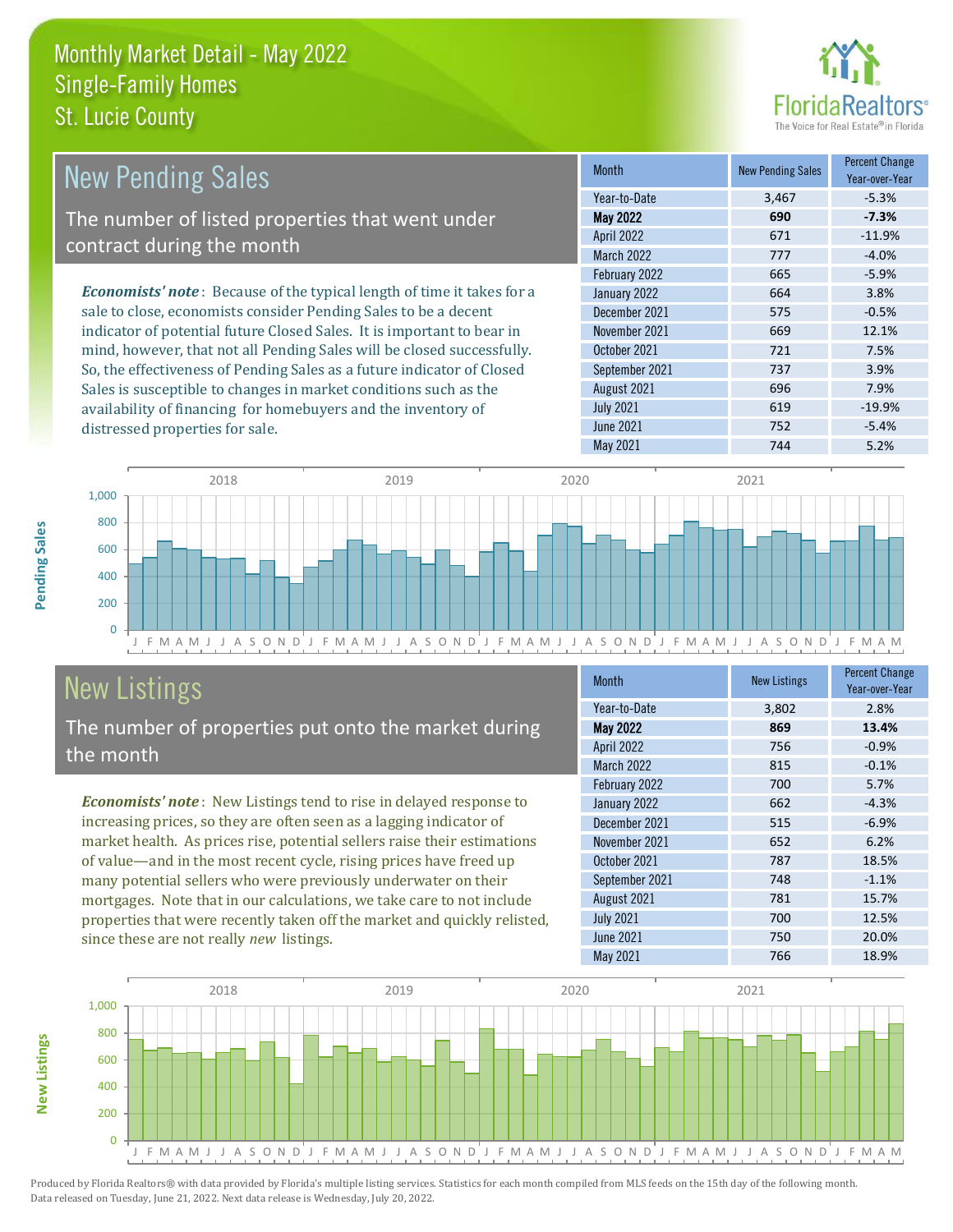

# Inventory (Active Listings)

The number of property listings active at the end of the month

*Economists' note* : There are a number of ways to define and calculate Inventory. Our method is to simply count the number of active listings on the last day of the month, and hold this number to compare with the same month the following year. Inventory rises when New Listings are outpacing the number of listings that go off-market (regardless of whether they actually sell). Likewise, it falls when New Listings aren't keeping up with the rate at which homes are going off-market.

| <b>Month</b>             | Inventory | <b>Percent Change</b><br>Year-over-Year |
|--------------------------|-----------|-----------------------------------------|
| <b>YTD (Monthly Avg)</b> | 661       | $-14.0%$                                |
| <b>May 2022</b>          | 829       | 37.9%                                   |
| April 2022               | 678       | 16.1%                                   |
| <b>March 2022</b>        | 594       | $-22.4%$                                |
| February 2022            | 611       | $-32.6%$                                |
| January 2022             | 595       | $-39.8%$                                |
| December 2021            | 625       | $-32.9%$                                |
| November 2021            | 704       | $-29.2%$                                |
| October 2021             | 749       | $-21.9%$                                |
| September 2021           | 727       | $-24.9%$                                |
| August 2021              | 724       | $-23.6%$                                |
| <b>July 2021</b>         | 659       | $-39.1%$                                |
| <b>June 2021</b>         | 589       | $-54.4%$                                |
| May 2021                 | 601       | $-61.7%$                                |



## Months Supply of Inventory

An estimate of the number of months it will take to deplete the current Inventory given recent sales rates

*Economists' note* : MSI is a useful indicator of market conditions. The benchmark for a balanced market (favoring neither buyer nor seller) is 5.5 months of inventory. Anything higher is traditionally a buyers' market, and anything lower is a sellers' market. There is no single accepted way of calculating MSI. A common method is to divide current Inventory by the most recent month's Closed Sales count, but this count is a usually poor predictor of future Closed Sales due to seasonal cycles. To eliminate seasonal effects, we use the 12-month average of monthly Closed Sales instead.

| <b>Month</b>             | <b>Months Supply</b> | <b>Percent Change</b><br>Year-over-Year |
|--------------------------|----------------------|-----------------------------------------|
| <b>YTD (Monthly Avg)</b> | 1.1                  | $-21.4%$                                |
| <b>May 2022</b>          | 1.3                  | 30.0%                                   |
| April 2022               | 1.1                  | 10.0%                                   |
| March 2022               | 0.9                  | $-35.7%$                                |
| February 2022            | 1.0                  | $-41.2%$                                |
| January 2022             | 1.0                  | $-44.4%$                                |
| December 2021            | 1.0                  | $-44.4%$                                |
| November 2021            | 1.2                  | $-36.8%$                                |
| October 2021             | 1.3                  | $-27.8%$                                |
| September 2021           | 1.2                  | $-36.8%$                                |
| August 2021              | 1.2                  | $-36.8%$                                |
| <b>July 2021</b>         | 1.1                  | $-50.0%$                                |
| <b>June 2021</b>         | 1.0                  | $-63.0%$                                |
| <b>May 2021</b>          | 1.0                  | $-69.7%$                                |

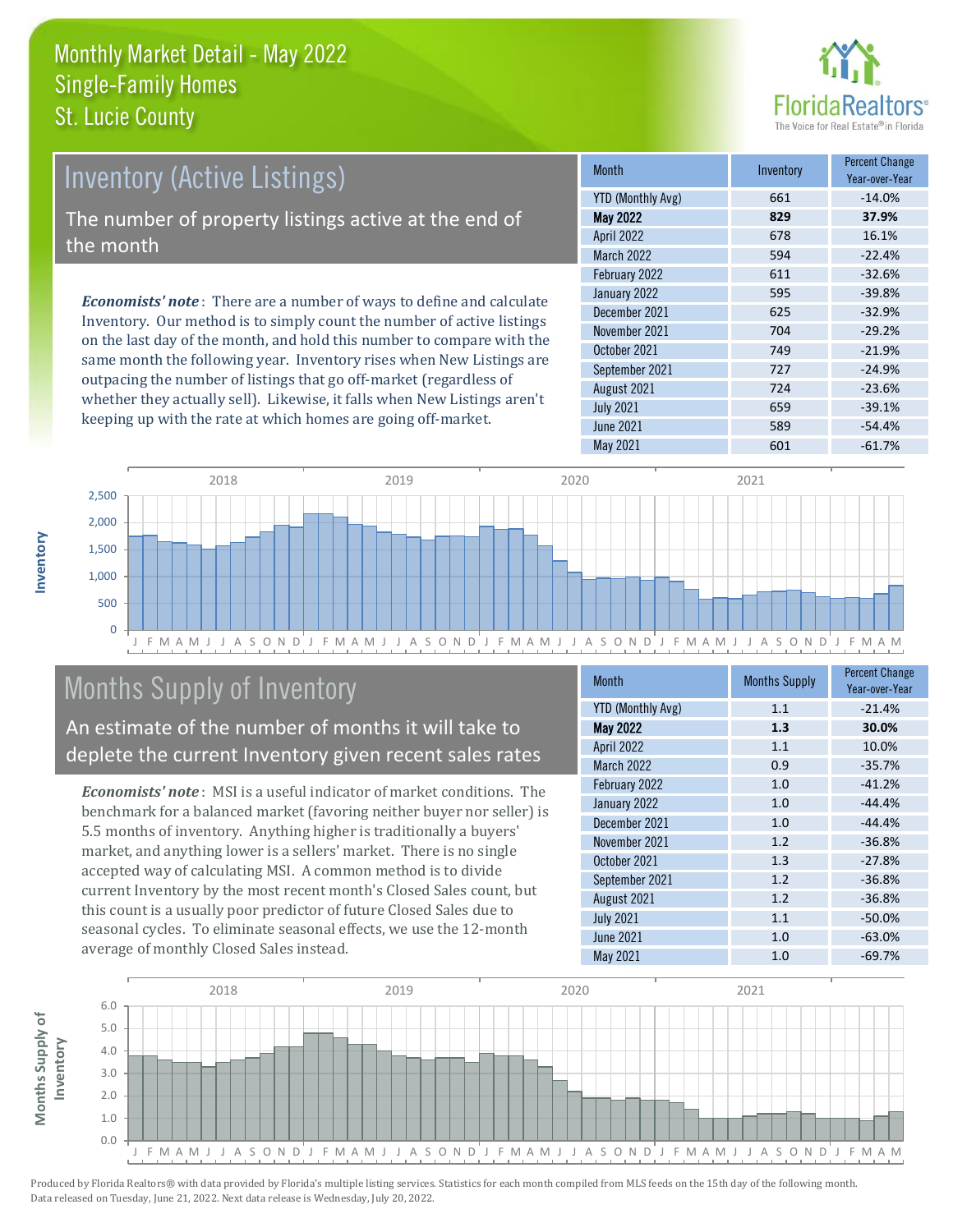

#### *Economists' note:* Closed Sales are one of the simplest—yet most important—indicators for the residential real estate market. When comparing Closed Sales across markets of different sizes, we recommend comparing the percent changes in sales rather than the number of sales. Closed Sales (and many other market metrics) are affected by seasonal cycles, so actual trends are more accurately represented by year-over-year changes (i.e. comparing a month's sales to the amount of sales in the same month in the previous year), rather than changes from one month to the next. \$1,000,000 or more 16 100.0% \$250,000 - \$299,999 67 -55.6% \$300,000 - \$399,999 239 17.7% \$400,000 - \$599,999 250 187.4% \$600,000 - \$999,999 46 70.4% \$150,000 - \$199,999 19 -51.3% \$200,000 - \$249,999 27 -76.5%  $$100,000 - $149,999$  2 -88.2% Sale Price Closed Sales Percent Change Year-over-Year Less than \$50,000 0 0 N/A  $$50,000 - $99,999$  5  $-44.4\%$ **May 2021** May 2022 300 Closed Sales by Sale Price The number of sales transactions which closed during the month



#### Median Time to Contract by Sale Price The median number of days between the listing date and contract date for all Closed Sales during the month

*Economists' note* : Like Time to Sale, Time to Contract is a measure of the length of the home selling process calculated for sales which closed during the month. The difference is that Time to Contract measures the number of days between the initial listing of a property and the signing of the contract which eventually led to the closing of the sale. When the gap between Median Time to Contract and Median Time to Sale grows, it is usually a sign of longer closing times and/or declining numbers of cash sales.

| <b>Sale Price</b>     | Median Time to<br>Contract | <b>Percent Change</b><br>Year-over-Year |
|-----------------------|----------------------------|-----------------------------------------|
| Less than \$50,000    | (No Sales)                 | N/A                                     |
| \$50,000 - \$99,999   | 19 Days                    | 46.2%                                   |
| $$100,000 - $149,999$ | 125 Days                   | 733.3%                                  |
| $$150,000 - $199,999$ | 13 Days                    | $-35.0%$                                |
| \$200,000 - \$249,999 | 17 Days                    | 88.9%                                   |
| \$250,000 - \$299,999 | 10 Days                    | 66.7%                                   |
| \$300,000 - \$399,999 | 7 Days                     | 16.7%                                   |
| \$400,000 - \$599,999 | 11 Days                    | $-38.9%$                                |
| \$600,000 - \$999,999 | 12 Days                    | $-78.2%$                                |
| \$1,000,000 or more   | 7 Days                     | $-22.2%$                                |



Produced by Florida Realtors® with data provided by Florida's multiple listing services. Statistics for each month compiled from MLS feeds on the 15th day of the following month. Data released on Tuesday, June 21, 2022. Next data release is Wednesday, July 20, 2022.

**Median Time to Contract**

**Median Time to Contract**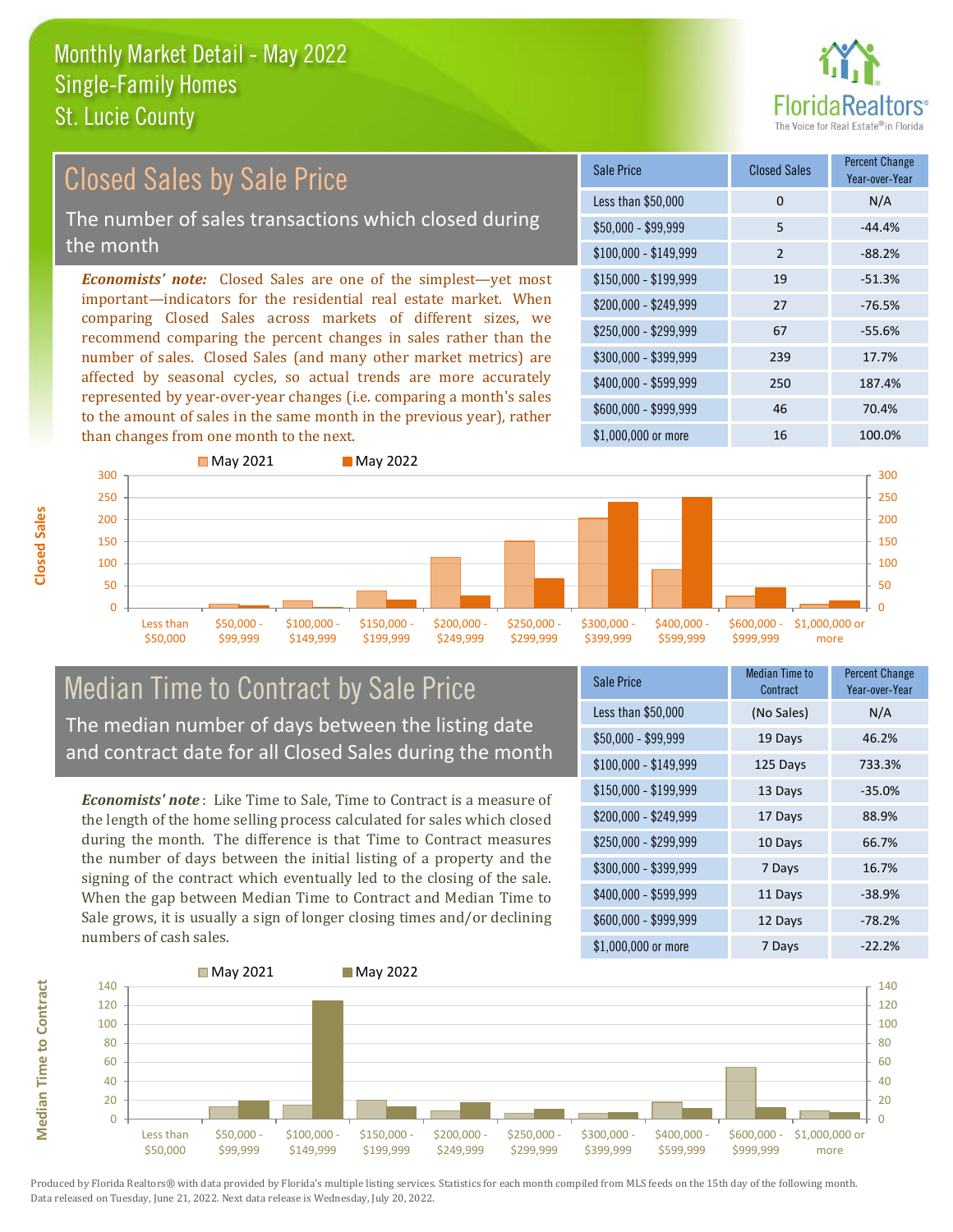

#### New Listings by Initial Listing Price The number of properties put onto the market during

the month

*Economists' note:* New Listings tend to rise in delayed response to increasing prices, so they are often seen as a lagging indicator of market health. As prices rise, potential sellers raise their estimations of value—and in the most recent cycle, rising prices have freed up many potential sellers who were previously underwater on their mortgages. Note that in our calculations, we take care to not include properties that were recently taken off the market and quickly relisted, since these are not really *new* listings.

| Initial Listing Price | New Listings   | <b>Percent Change</b><br>Year-over-Year |
|-----------------------|----------------|-----------------------------------------|
| Less than \$50,000    | $\mathbf{1}$   | 0.0%                                    |
| $$50,000 - $99,999$   | $\overline{2}$ | $-75.0%$                                |
| $$100,000 - $149,999$ | $\mathcal{P}$  | $-85.7%$                                |
| $$150,000 - $199,999$ | 18             | $-56.1%$                                |
| \$200,000 - \$249,999 | 31             | $-67.0%$                                |
| \$250,000 - \$299,999 | 65             | $-61.8%$                                |
| \$300,000 - \$399,999 | 254            | $-13.3%$                                |
| \$400,000 - \$599,999 | 397            | 260.9%                                  |
| \$600,000 - \$999,999 | 68             | 300.0%                                  |
| \$1,000,000 or more   | 31             | 72.2%                                   |



**Inventory**



#### Inventory by Current Listing Price The number of property listings active at the end of the month

*Economists' note* : There are a number of ways to define and calculate Inventory. Our method is to simply count the number of active listings on the last day of the month, and hold this number to compare with the same month the following year. Inventory rises when New Listings are outpacing the number of listings that go off-market (regardless of whether they actually sell). Likewise, it falls when New Listings aren't keeping up with the rate at which homes are going off-market.

| <b>Current Listing Price</b> | Inventory | <b>Percent Change</b><br>Year-over-Year |
|------------------------------|-----------|-----------------------------------------|
| Less than \$50,000           | 1         | 0.0%                                    |
| \$50,000 - \$99,999          | 4         | $-66.7%$                                |
| $$100,000 - $149,999$        | 3         | $-87.0%$                                |
| $$150,000 - $199,999$        | 15        | $-34.8%$                                |
| \$200,000 - \$249,999        | 27        | $-44.9%$                                |
| \$250,000 - \$299,999        | 36        | $-59.6%$                                |
| \$300,000 - \$399,999        | 163       | $-11.9%$                                |
| $$400,000 - $599,999$        | 389       | 253.6%                                  |
| \$600,000 - \$999,999        | 107       | 87.7%                                   |
| \$1,000,000 or more          | 84        | 61.5%                                   |